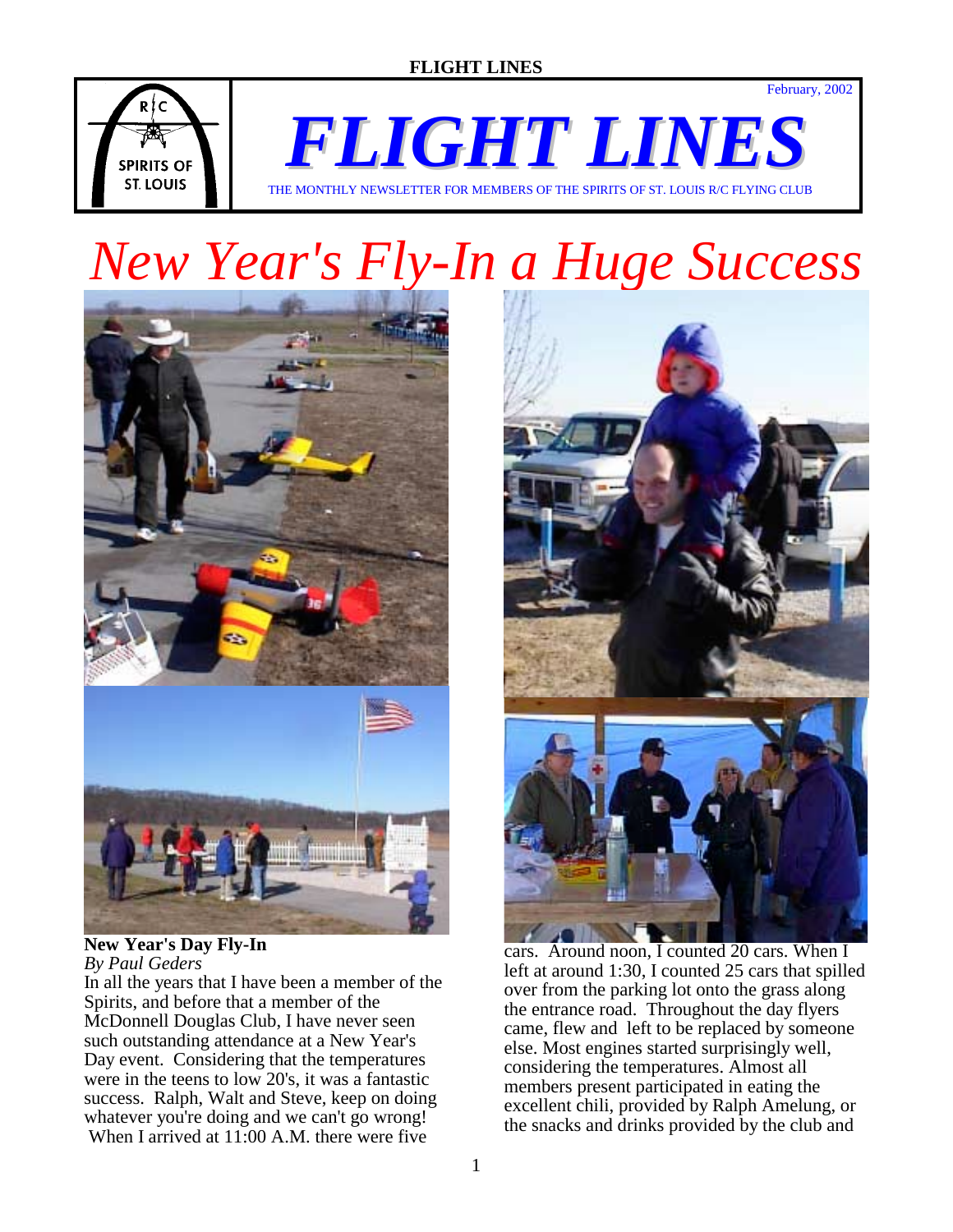of course the flying. All seemed to be having a good time. Overall, it was an excellent day





For more pictures of the New Year's Day Fly-In, visit the Photo Gallery in our web site.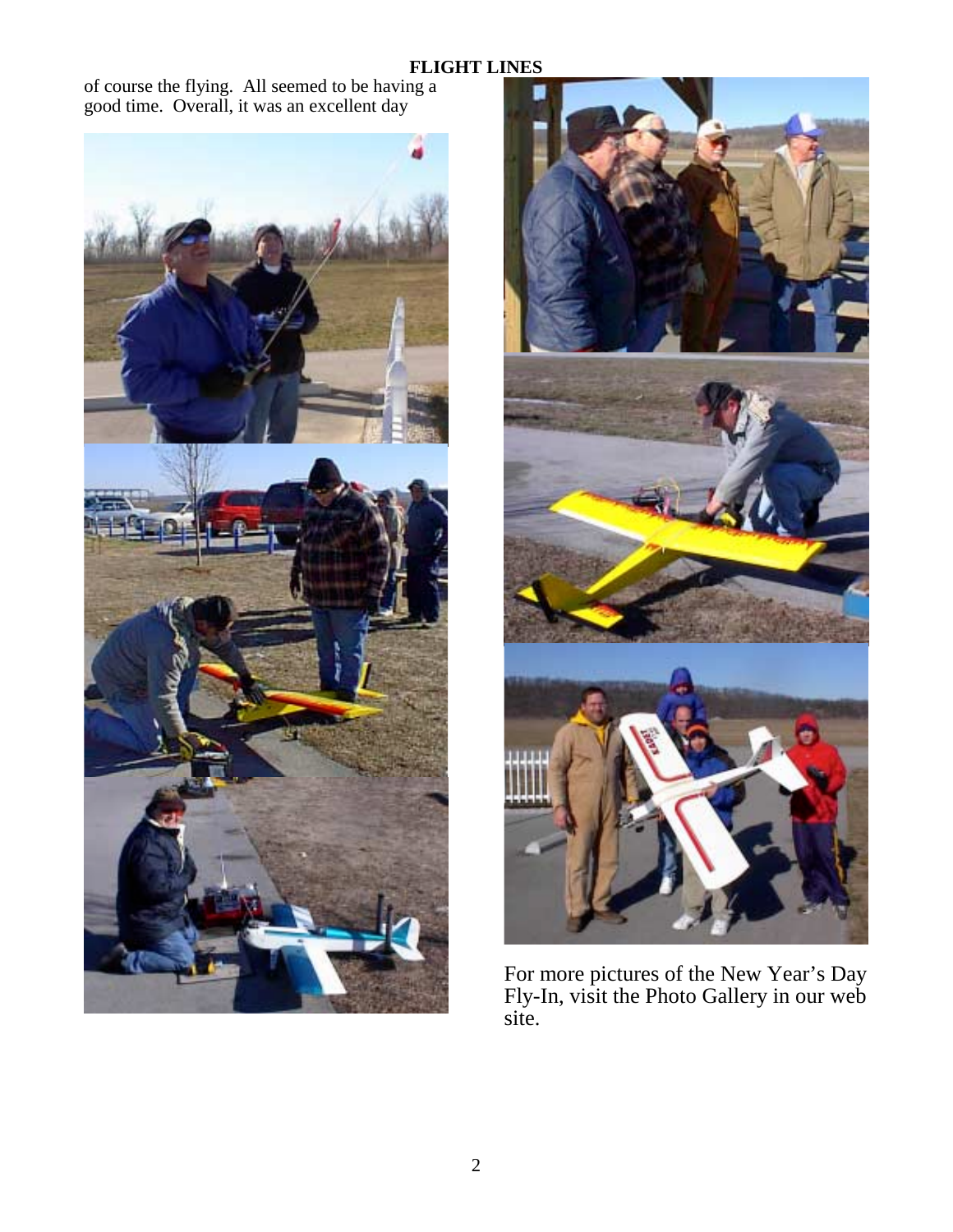# **Meeting Minutes: JANUARY 16, 2002** *By Walt Wilson*

**President Steve Cross** called the meeting to order at 7:00 P.M.

**Members signed in:** 34 members and one applicant.

**Secretary's Report:** The December minutes were accepted as published in the January Flight Lines.

**Treasurer's Report:** The Treasurer's report was accepted as presented.

**Field Report:** George Cooper reported on the need for gravel on the road and parking lot. Paul Geders contacted a friend of the club and solicited a donation of 54 tons of gravel, to be delivered and spread on January 17. More mowing crews will be needed next year. This is your opportunity to contribute to the maintenance of our field. Call George at: 636- 922-4060 and let him put you on the roster. See the field report on page six for more details.

**Safety Report:** Bob Rolf reported that a new member flew a helicopter from the pit area and it disintegrated in flight. No one was injured, but people and cars in the area were exposed to a serious threat that could have resulted in property damage, injury, or even death. Do not take off of or land in the pit area or taxi ways with a plane or helicopter at any time!

**Activities Report:** The weather has deteriorated to the point where there aren't many good flying days and activity has nearly come to a stop. The next club activity will be our part of the GSLMA show at the St. Louis Science Center, on March 2, closely followed by the Swap Meet.

# **New Member Applicant:**

Patrick McClanahan 636-300-3307 The applicant was unanimously accepted. Steve Cross gave a brief explanation of our pilot training program.

# **OLD BUSINESS:**

**New Year's Day Fly-in:** Ralph Amelung, the Event Director, reported that the event was wellattended and enjoyed by all. Four gallons of chili, coffee, hot chocolate, hot wings, s'mores

and a variety of candies were provided. Forty to 50 people attended. The total cost was offset somewhat by donations, so the final cost to the club was very modest. It was the best attended New Year's Day Fly-In in club history.

**Swap Meet:** Steve Cross was notified that the Boeing Building 33 Cafeteria will be available again for the Swap Meet. This year it will be necessary to enter through a different gate, due to security concerns. Ralph Amelung is in charge of the Spirits' food concession and will need a lot of help. Westy Westhoff, who has been in charge of the food concession at past Swap Meets, will be advising Ralph. A sign-up sheet will be at the next meeting, or call Ralph at: 636-939-3331 to volunteer your services.

**Chesterfield Mall Show:** Les Richman, the Event Director, reported that 15 Spirits' members brought 20 planes to show. We had the largest display and a steady stream of lookers and people asking questions. Joe Hodge had a plane with a video camera transmitting to a television nearby. Two other clubs had computers with flight simulator programs that had people lined up, awaiting a chance to fly*. The next show will be at the St. Louis Science Center on March 2.* Planes and people will be needed for that show too. Call Les at 314-434- 8080 to volunteer! It's a richly rewarding experience.

**Insurance:** Steve Cross reported that we now have insurance on our pavilion, as well as our equipment.

# **NEW BUSINESS:**

Long time Spirits' member **Jim Omans** is retiring from active flying and donated three planes, some engines and a lot of equipment to the club. One of the planes, a trainer, will be retained by the club for demonstrations, etc. The other two planes will be sold, with the proceeds being split between the club and Jim. The planes, a Great Planes Super Aeromaster and a Royal 1910 Bleriot, are shown in the pictures from the meeting. Sealed bids may be sent to Steve Ramonczuk. If a minimum acceptable bid isn't received, the planes will be offered to the public at the upcoming Swap Meet. The other items will be offered at upcoming meetings or at the Swap Meet.  *Thank you Jim!*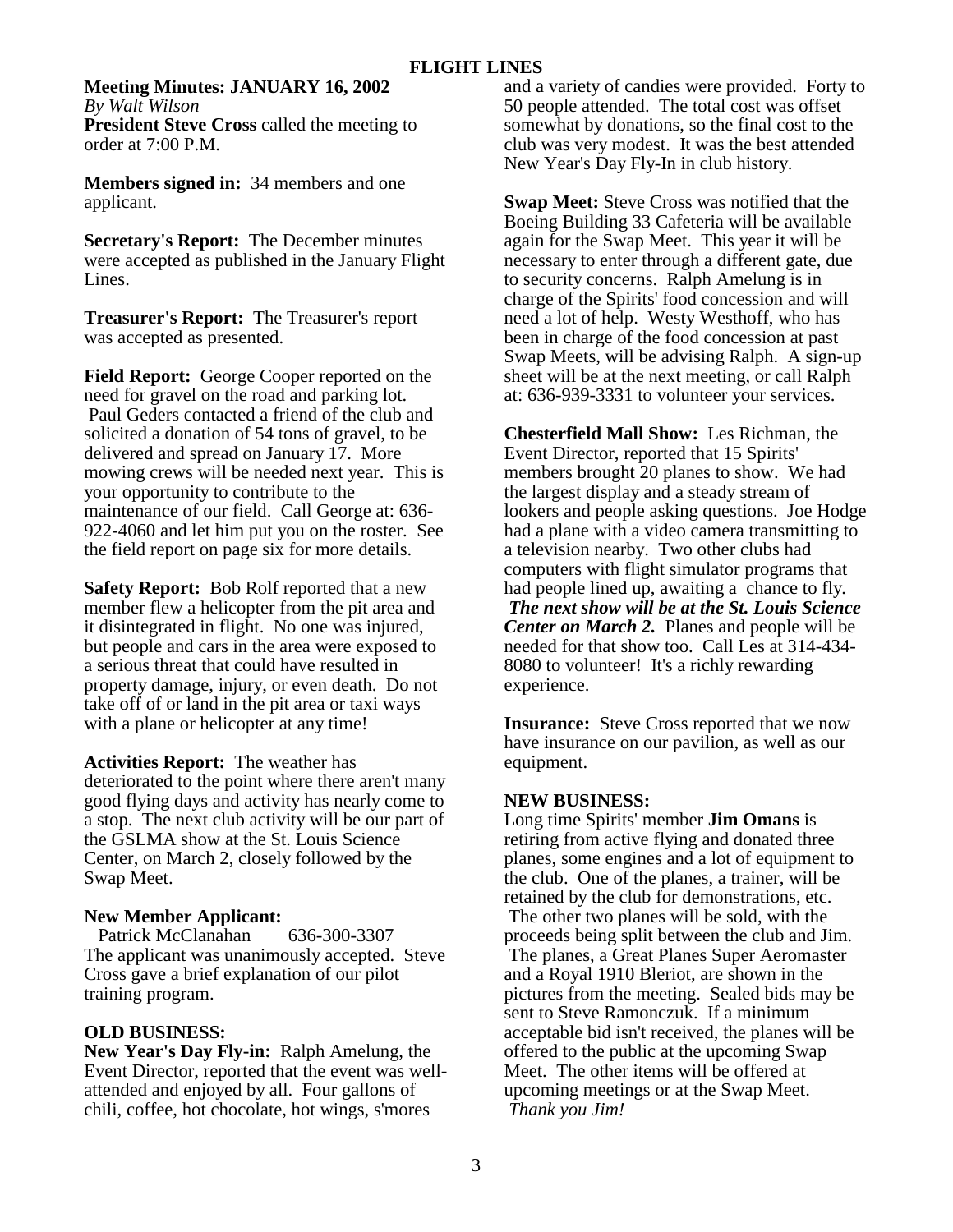

*Steve Ramonczuk holds the Great Planes Super Aeromaster donated to the club by Jim Omans. It has an Ace single stick, four-channel radio on ham channel 04 included. Sealed bids may be sent to Steve. His address is: 3156 Autumn Shores Dr., Maryland Heights, MO 63043.* 



*Steve Ramonczuk discusses the Royal 1910 Bleriot donated to the club by Jim Omans. It will require some work before it's capable of flying. Sealed bids may be sent to Steve at the address above.* 

**Silver Swallows Reunion:** Walt Wilson was contacted by Don Ostmann, a retired Ozark Airlines pilot, about our club putting on a flying and static air show at the Silver Swallows retired employees' annual reunion in September. The Board of Directors recommended that we seek permission from all involved and pursue this. Walt will follow up when more information is available.

**Added Race:** Lee and Tim Volmert asked permission to add another Four-Star 40/Warbirds race to our 2002 schedule of activities. Steve Ramonczuk will CD the August 17 event.

**Event Prizes:** Bill Lindewirth suggested that we offer nicer prizes at the contests this year to encourage participation. Budget constraints will limit club purchases, but Bill was encouraged to seek donations to sweeten the pot.

**Engine break-in:** Bill Lindewirth suggested that a specific area be designated for extended running of engines, such as breaking them in. The sound is sometimes disconcerting to people flying, because they frequently can't hear their own engines in the air. The area between the pavilion and the levee is now the designated place for this activity, the further from the pavilion, the better. George Cooper volunteered to erect a stand for running engines before spring.

**Constitutional Changes:** Paul Geders has proposed that some corrections and revisions be made to the Constitution and By-Laws. He also proposed that three new positions be appointed to the Spirits' Board of Directors.



*Bob Fiely holds his Top flite P-51B. It has a Super Tigre .61, Hobbico mechanical retracts and is covered with Monokote.*



*Claud Wade shows his scratch-built P-47 Thunderbolt. It's powered by a Fox .50 and has a Monokote finish.*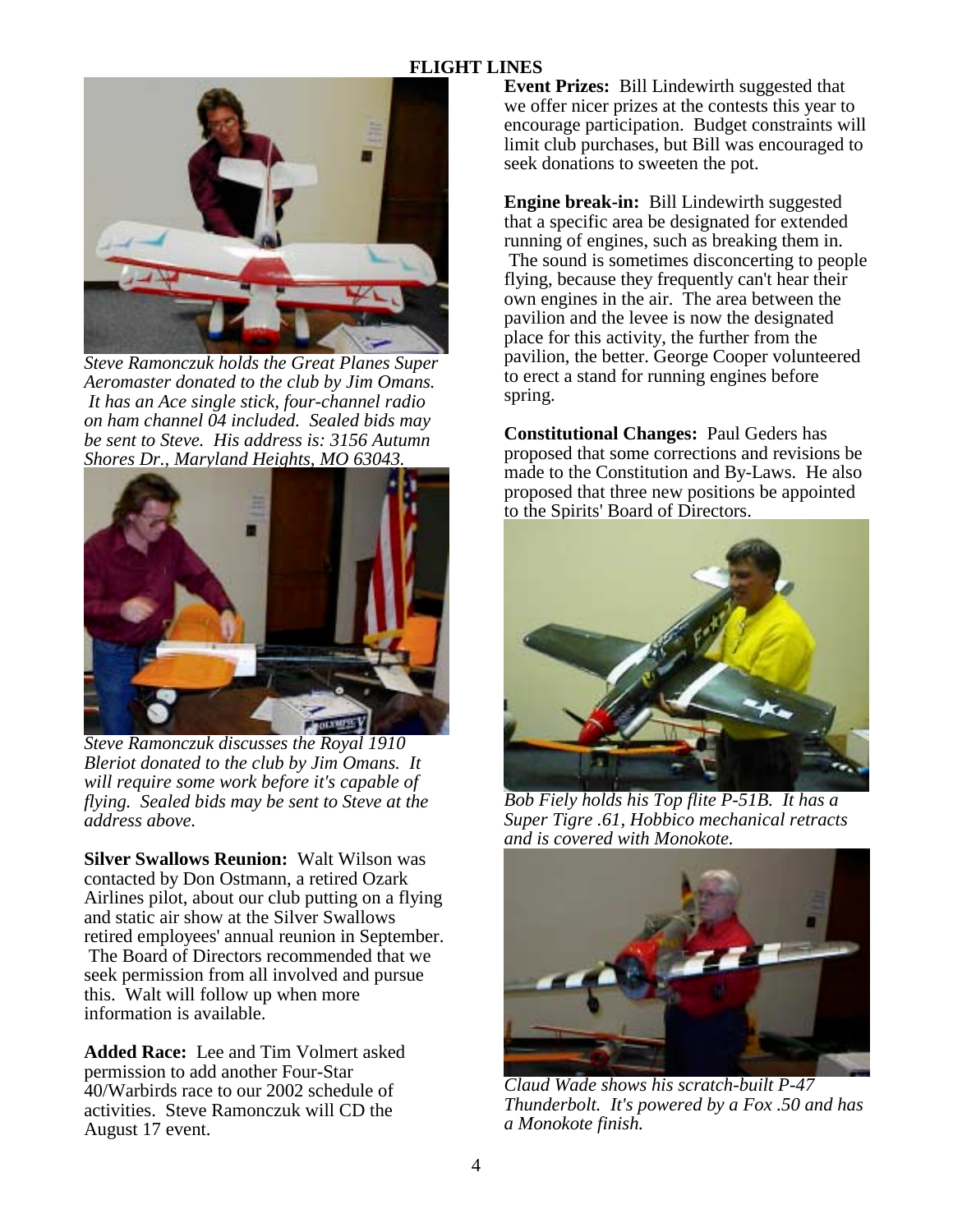

*Bob Bennett brought his Top Flite Hawker Sea Fury. It's powered by an O.S. 1.20 FS four stroke engine and has retracts. He had a flywheel made to add weight to the nose. It's finished with Monokote.* 

**Petition:** Paul Geders circulated a petition from AMA to be sent to the U.S. Fish and Wildlife Service to retain the former Army Training Facility at Galesville, New York, as a model flying site. This area was a Free Flight flying site for more than 30 years, until recently. The Fish and Wildlife Service has now decided that model airplanes present a threat to grassland dependent birds and banned flying. Go to the AMA web site at: "**www.modelaircraft.org**", choose "**Membership Services**", select "**AMA Documents in PDF Format**", and open "**Document #544**" for further information.



*George Cooper was ready to cover his Sig Smith Mini-Bipe, but decided to show his handiwork on the structure. It's a scale model of a plane owned by a friend of his. It has Saito .56 four stroke power.* 

**Meeting Activity:** The two planes donated by Jim Omans were shown by Steve Ramonczuk. Claud Wade, Bob Fiely, George Cooper and Walt Wilson brought planes of their own to show. See the pictures for details.



*Walt Wilson hold his House of balsa P-51D. He started building it, for Warbirds competition, 16 years ago and still hasn't completely finished it. It has a K&B .40 pumper for power and is finished in Hobby Poxy Aluminum paint over fiberglass.* 

**Attendance prize:** Westy Westhoff won the attendance prize of a roll of Monokote and a prop.

**Meeting was adjourned** at 9:00 P.M. The ensuing bull session lasted until almost 9:30.

#### **President's Notes:**

*By Steve Cross*

Welcome to 2002! Well, we started out the year right where we left off 2001, with another fantastic event put on by members of our club. If you weren<sup>1</sup>t able to attend the New Year<sup>1</sup>s Day Fun Fly, you missed another opportunity to enjoy great food, spending time with your fellow modelers, and helping your club continue to grow. Our thanks to Ralph Amelung for being the Event Director, and for organizing the biggest and best New Year<sup>1</sup>s Day event we<sup>1</sup>ve ever had! The pictures tell it all. But a great club like ours doesn<sup>1</sup>t sit on its laurels. Heck no! On January 12th, our club participated in the GSLMA model airplane show held at Chesterfield Mall. Now it was Les Richman<sup>1</sup>s turn to show what our club can do, and what a great job he did! We had many members bring some really cool looking planes to show, and we had a terrific opportunity to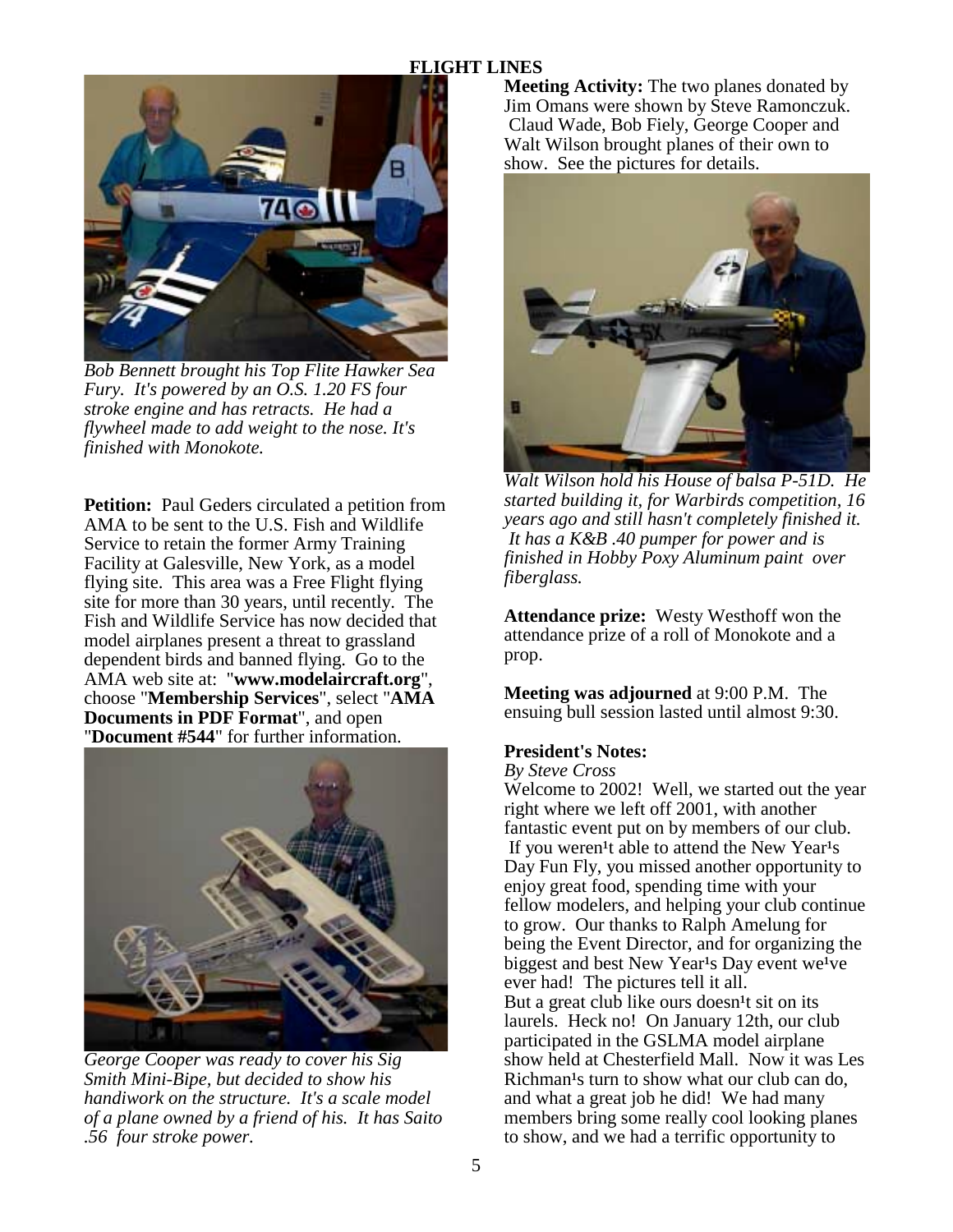talk with the public about our planes and our hobby. I think we'll get a few new members as a result. And Les will pull double duty by being the Event Director for another show at the Science Center on March 2. Thank you, Lester! Our next event, after the Science Center show, will be the Swap Meet hosted by the Boeing Phantoms and the Spirits, and again held in Building 33 on the Boeing Campus. The date is Saturday, March 16 see our web site for more details. We will be in charge of the food concessions this year, and Ralph Amelung has volunteered to be the Event Director for this activity as well. Ralph will need lots of volunteers to sign up for shifts during the event please call him if you can help.

Finally, included with the newsletter mailed to members are some suggested changes to the Constitution and By-Laws, along with a ballot to cast your vote. The first part of the ballot deals with some language changes that need to be made for consistency in our documents. The Board is in agreement of these suggested changes.

The second part of the ballot deals with adding three new positions to the Board of Directors. You may approve or disapprove any or all of these positions, voting on each one separately. The Board is in favor of adding the Newsletter Editor and Membership Chairman, but the majority of the Board is not in favor of adding the Web-Master to the Board.

These changes/additions will be voted on at the February monthly meeting, and mailed-in ballots will be included in the count if you are unable to attend the meeting.

That<sup>1</sup>s it for this month. We<sup>1</sup>re having a January thaw tomorrow it is supposed to be close to 60 degrees! Hope you got a chance to get out and fly. Enjoy the rest of this newsletter $\dot{S}$ . it<sup>1</sup>s the biggest and best ever!!

> *See you at the field! Steve Cross*

#### **Field Report**

#### *By George Cooper, Field Chairman*

Winter is here and field maintenance has been at a minimum this month. We needed more gravel on the road and parking lot. Cost estimates looked a little prohibitive with other expected expenses this year. Paul Geders was asked to see if he could get a donation of some gravel. Paul came through and he called me with the news that we will get 54 tons of gravel delivered and spread at NO COST to the club.



*The dump truck drivers spread the rock as they unloaded it, and did a pretty good job!* 

Two trucks showed up about 8:45, with almost 25 tons each and spread it on the road and part of the parking lot. It didn't cover enough so they said to call up and order more. I requested and got another two trucks authorized. The drivers returned about 10:45 and finished the job. They did a great job of spreading it, but it will take a little smoothing here and there. I'll get a battery for the Kubota and do it one of these days. We ended up with 95.25 tons and will pay for part of it. Our original estimate of 100 tons was pretty close.

Our sincere thanks to Paul for his efforts and ability to get this accomplished. The improved road will be much appreciated in the coming months.

**ADVANCE NOTICE:** At the February meeting and in the March newsletter, I will be requesting volunteers for the 2002 mowing season work parties. Last year we had only 15 adult members and some of their children sign up for mowing. That is only about 18 percent of the adult members doing all the work to make the field useful and presentable for the other 82 percent. The mowing season is going to be 30 percent longer this year than it was last year.

 We are going to need more people to assist rather than put the whole load on so few. Start thinking about it and be prepared to sign up for a mowing team, either at the meeting or through the newsletter announcement. If you use the field at all, flying or as a spectator, and are physically able, you should assist in it's maintenance.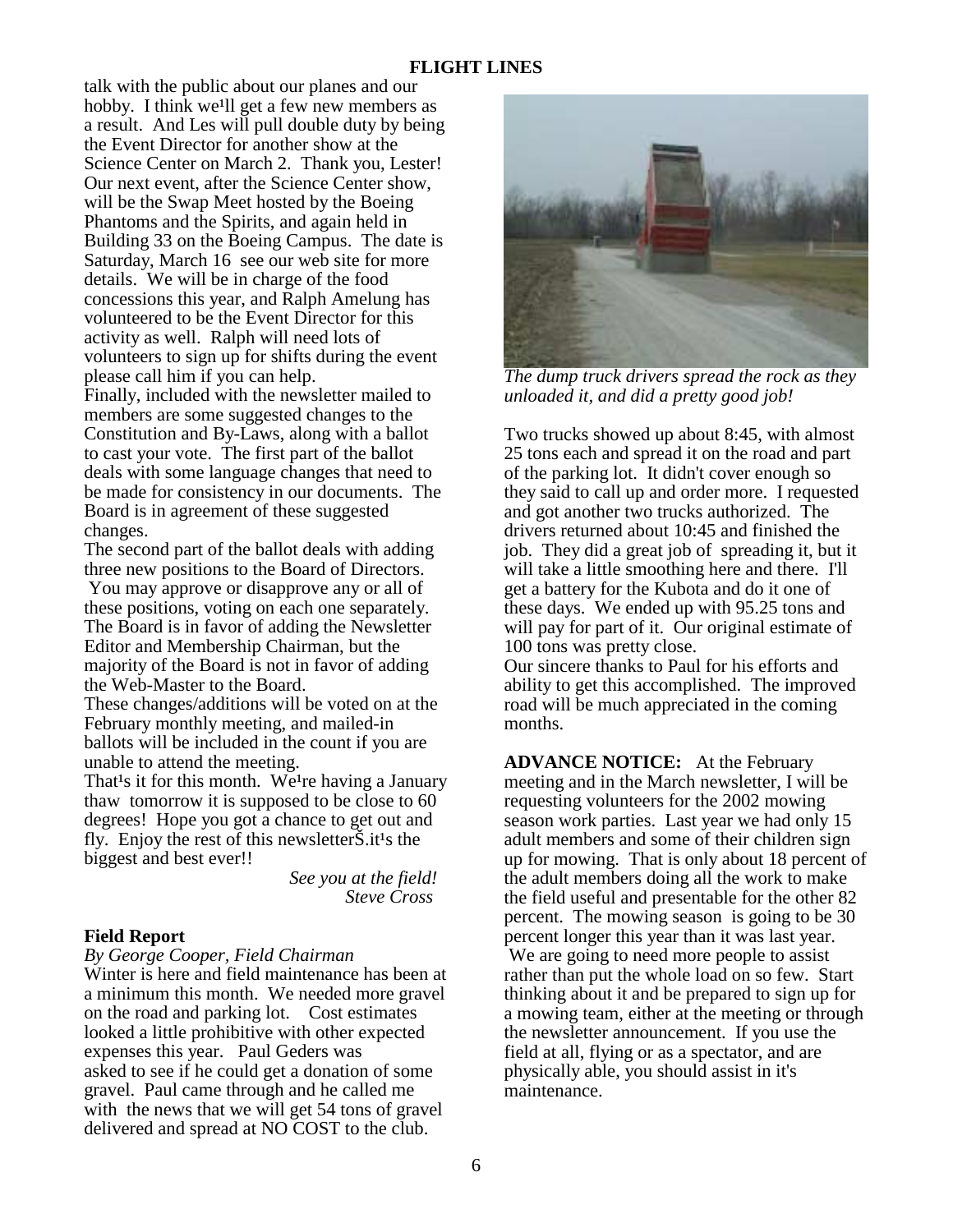# **Membership Renewal:**

#### *by Bill Lindewirth*

Remember that your 2001 Spirits membership expired on December 31, 2001. March 1 is the last day that renewals will accepted for 2002. Membership applications received after March 1 must include the additional \$25.00 new membership application fee. Please enclose a photocopy of your 2002 AMA card when applying for, or renewing, your Spirits membership.

#### **Overview of Proposed Constitution Changes** *By Paul Geders*

The logic for the recommended changes to the Constitution and By-Laws is based on a thorough review and, for example, noting differences in terminology from one area to other areas in the Constitution and By-Laws. Also, there is lot of communication required among the people in the positions recommended as Board additions and members of the Board, relative to the administration of the club. It is important that these people be well informed as to club business. It has been suggested by several members that people in these positions should also be made official members of the Board. These additional Board members would provide the President a larger cross-section of the membership to assist him/her in making sound decisions for the benefit of all the members as well as answering members' questions in an informed manner. In the past (not this year) we have had Board meetings with as few as three Board members in attendance. That is not an ideal situation!

## **Little known information on the "behind-thescenes" efforts of people in the following positions;**

**The Newsletter Editor** puts in countless hours developing what many take for granted, or "think it just happens magically". Each newsletter consumes approximately 16 to 20 hours, creating original material, as well as editing and reformatting material provided by other members, just to put it together. Most pictures (film and digital) are taken by the Editor, and processed, as required, to get them into the newsletter. Pictures provided by anyone else have to go through the same processing. Two final quality checks are done by the Editor and then his wife. Then stamps are purchased, address labels updated and printed out, and the newsletter is taken to the printer, brought home, folded, addressed, stamped and taken back to

the post office for mailing. This consumes another four or more hours. The printed version of the newsletter is then reformatted into the version that goes on the web, which takes another two or three hours. This is all done every month! The newsletter is the only contact many members have with the Club.

In addition to handling membership applications, maintaining a roster and mailing out cards, the **Membership Chairman** has taken on the responsibility of sending out letters to manufacturers, suppliers, vendors, etc., requesting donations to support our contest/event activities. He also interfaces with potential members who have provided, for example, wrong AMA cards, etc. He is the first point-of-contact for many members, and provides one of the first impressions for our club.

**The Web-Master**, not unlike the Newsletter Editor, puts in many hours each month updating, deleting, editing, and adding new material. The effort involved in setting up photos and text in the Photo Gallery is very time consuming. This position requires knowledge of editing software and dealing with the various formats of the different digital materials supplied.The Web-Master receives e-mail from all over the country by the very nature that we are on a world wide Internet. This e-mail includes requests for links to other web sites, posting of events related and non-related to our activity, and various other requests. The Web-Master "filters" these requests, and posts what is appropriate.

The above are representative of just some of the many volunteered positions and hours that are spent "behind-the-scenes", and make the "Spirits" the very best club in the Midwest.

# **The Last Word**

#### *By Walt Wilson*

I had to move the "President's Notes" to the end of the Minutes, since the "Chief Executive" was the last to get his material to me and I didn't want to wait until the last minute to reformat the first several pages, depending upon how much space he needs. I hope this is acceptable to everyone.

I put pictures of one of our events on the front page to change the format a little. I was getting bored with the same front page look every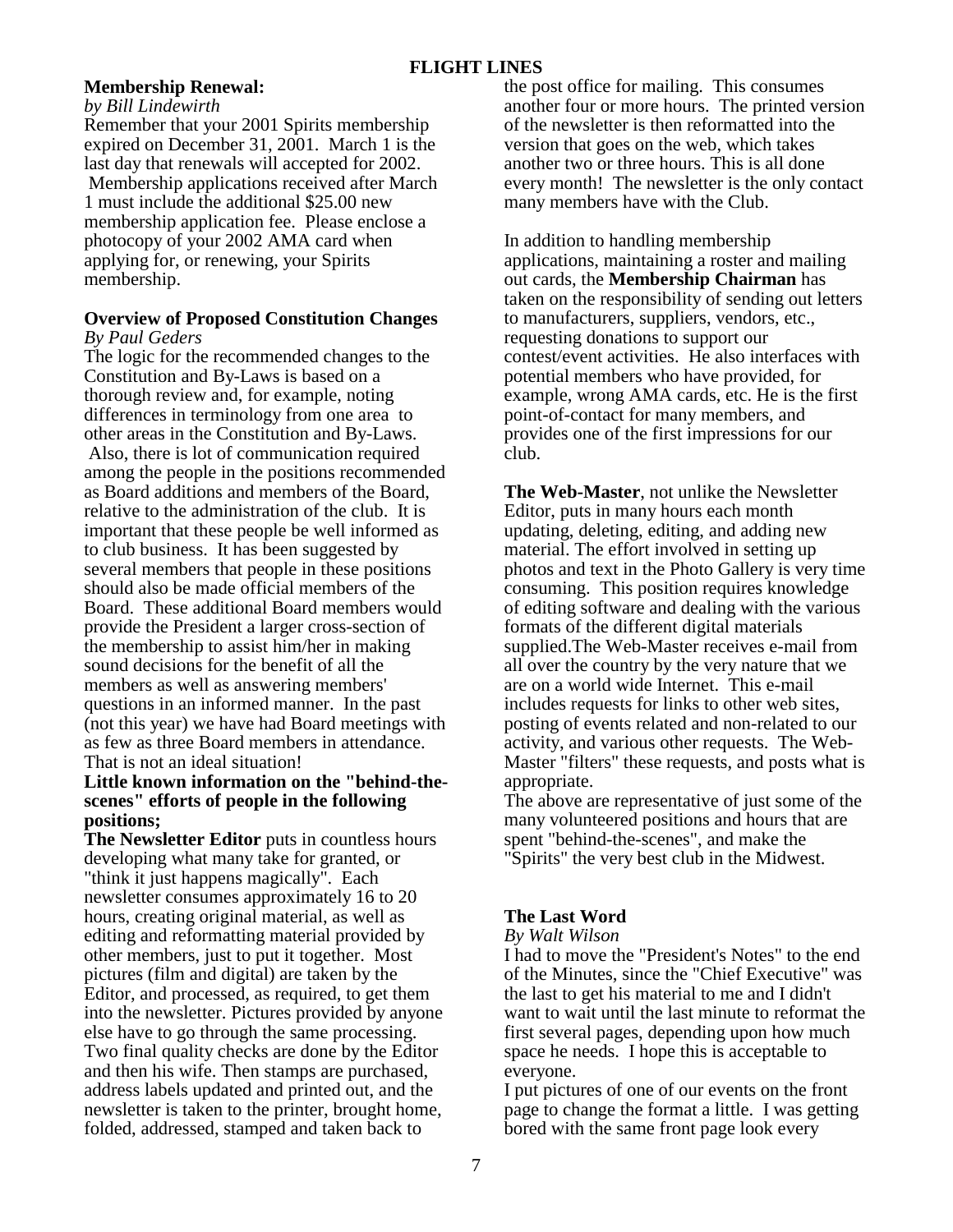month. This is also the first ten-page newsletter in our known history.

We're in the depths of winter and it's usually too cold and/or windy for pleasant flying. This is the building season! Last Saturday though, a number of Spirits came out of the basement and participated in a Mall Show, organized by GSLMA, at the Chesterfield Mall. Fifteen members and two of our wives attended the show, through the course of the day, and brought 20 airplanes. Five clubs had displays including R/C planes, Helicopters, Control Line planes, and R/C Jets. We had an opportunity to see other clubs' planes and let them see ours. The passing public asked a lot of questions and

at least three potential new members expressed interest in joining our club. The St. Louis R/C Association and the Helicopter Club had computers set up with flight simulator

programming.

This was a big hit with the public and current flyers alike. Les Richman took great pleasure in demonstrating the many working features on his Citabria. Joe Hodge had a video camera in his plane and transmitted pictures of the passing crowd to a nearby television. The Volmerts set up a faux racing exhibit. Some great looking planes were on display, everything from trainers to well-detailed scale models. Overall, it was a pleasant experience and we're looking forward to the show at the St. Louis Science Center on March second. I'll have pictures of the Chesterfield Show in the next issue of Flight Lines. There simply isn't room in this issue, even with ten pages. Is this an active club, or what?

*Gotta go build*

# **Wanted**

Spirits' members to bring planes and talk to the passing public at the March 2, 2002 Air Show at the St. Louis Science Center. You can show the world your workmanship and answer questions about the planes and R/C flying in general. It's a lot of fun and a rewarding opportunity to do something for your club!

For details, call Les Richman at: **314-434-8080** or e-mail him at: **citabria77@aol.com**

# **SPIRITS 2002 EVENT SCHEDULE**

| <b>St.Louis Science Center Show</b><br>Spirits/Boeing Annual Swap Meet<br>Boy Scouts Flight Introduction<br>Warbirds/Four-Star 40 Races<br>Fun Fly<br>Warbirds/Four-Star 40 Races<br>Open House | March 2<br>March (TBD)<br>April (TBD)<br>May 25<br>June 22<br>August 17<br>September 28 | Les Richman, E.D.*<br>Ralph Amelung, E.D.<br>Steve Ramonczuk, E.D.<br>Paul Geders, C.D.**<br>C.D. TBD<br>Steve Ramonczuk, C.D.<br>Steve Cross, E.D. |
|-------------------------------------------------------------------------------------------------------------------------------------------------------------------------------------------------|-----------------------------------------------------------------------------------------|-----------------------------------------------------------------------------------------------------------------------------------------------------|
| Warbirds/Four-Star 40 Races                                                                                                                                                                     | October 19                                                                              | Eric Langston, C.D.                                                                                                                                 |
|                                                                                                                                                                                                 |                                                                                         |                                                                                                                                                     |

 Other events may be added as the year progresses. \* Event Director \*\* Contest Director